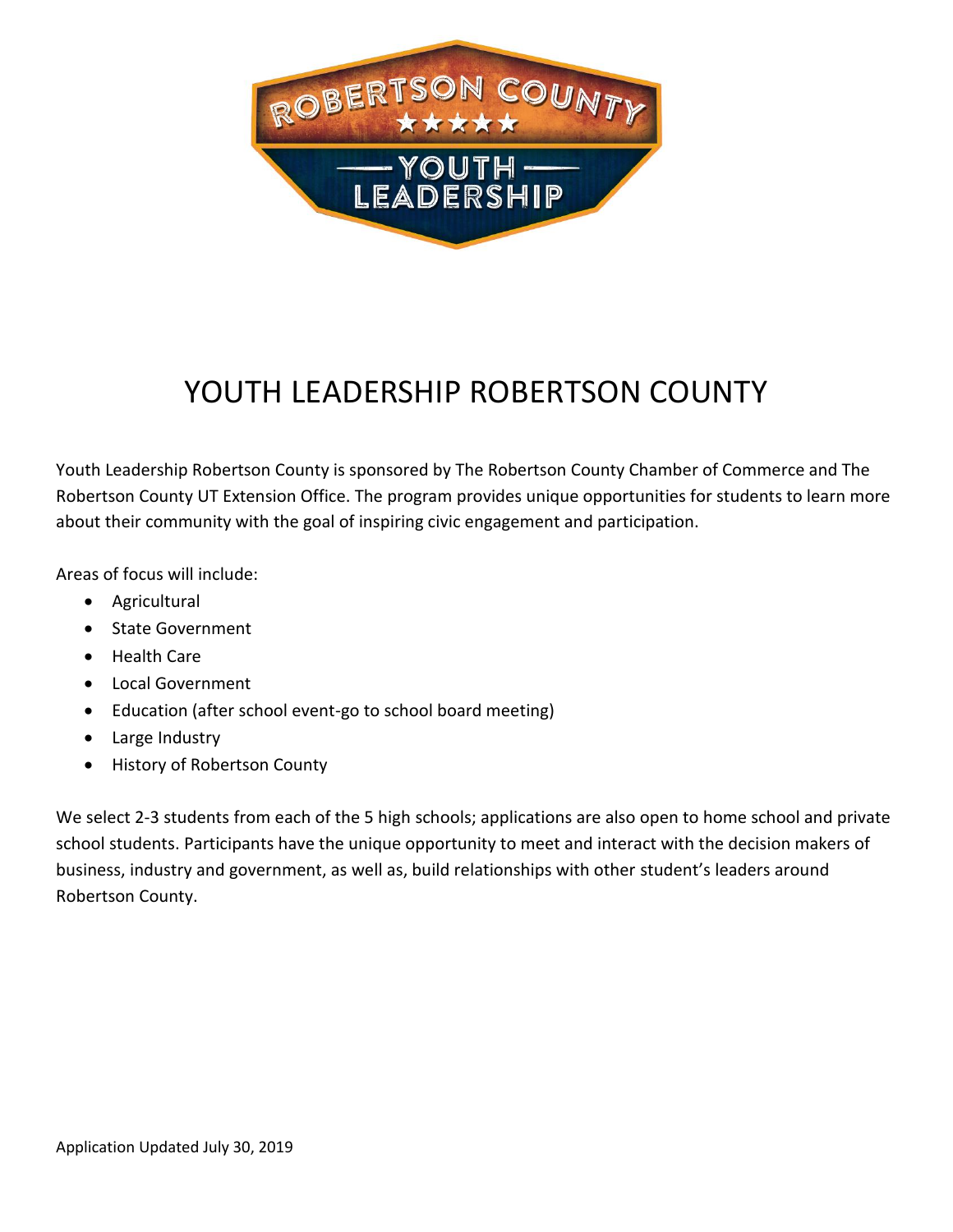APPLICATIONS MUST BE RECEIVED BY **AUGUST 30th**!

## YOUTH LEADERSHIP ROBERTSON COUNTY 2019-20

Open to Robertson County Public, Private, and Home School students Must be an enrolled Junior

## **Application**

| To be considered for acceptance, please fill out completely!                                                                                                                                                                                                                                                                                                                                                                                                                        |         |       |  |
|-------------------------------------------------------------------------------------------------------------------------------------------------------------------------------------------------------------------------------------------------------------------------------------------------------------------------------------------------------------------------------------------------------------------------------------------------------------------------------------|---------|-------|--|
| Application must be emailed to: Email: josborne@robertsonchamber.org                                                                                                                                                                                                                                                                                                                                                                                                                |         |       |  |
|                                                                                                                                                                                                                                                                                                                                                                                                                                                                                     |         |       |  |
|                                                                                                                                                                                                                                                                                                                                                                                                                                                                                     |         |       |  |
|                                                                                                                                                                                                                                                                                                                                                                                                                                                                                     |         |       |  |
| (City)                                                                                                                                                                                                                                                                                                                                                                                                                                                                              | (State) | (Zip) |  |
|                                                                                                                                                                                                                                                                                                                                                                                                                                                                                     |         |       |  |
|                                                                                                                                                                                                                                                                                                                                                                                                                                                                                     |         |       |  |
| Participation in the program requires beginning the class at The Robertson County Chamber of Commerce<br>approximately 8:00 a.m. and then being picked up from the Chamber at approximately 3:00 in the afternoon.<br>We provide lunch for the students unless they have a special diet.<br>If you have special diet needs, we are happy to accommodate, please let us know what they are!<br>Do you have means of transportation to and from the chamber each session: yes __ no__ |         |       |  |
|                                                                                                                                                                                                                                                                                                                                                                                                                                                                                     |         |       |  |
|                                                                                                                                                                                                                                                                                                                                                                                                                                                                                     |         |       |  |
| Will you be available to fully commit and participate in Youth Leadership? __ Yes ___ No                                                                                                                                                                                                                                                                                                                                                                                            |         |       |  |

Application Updated July 30, 2019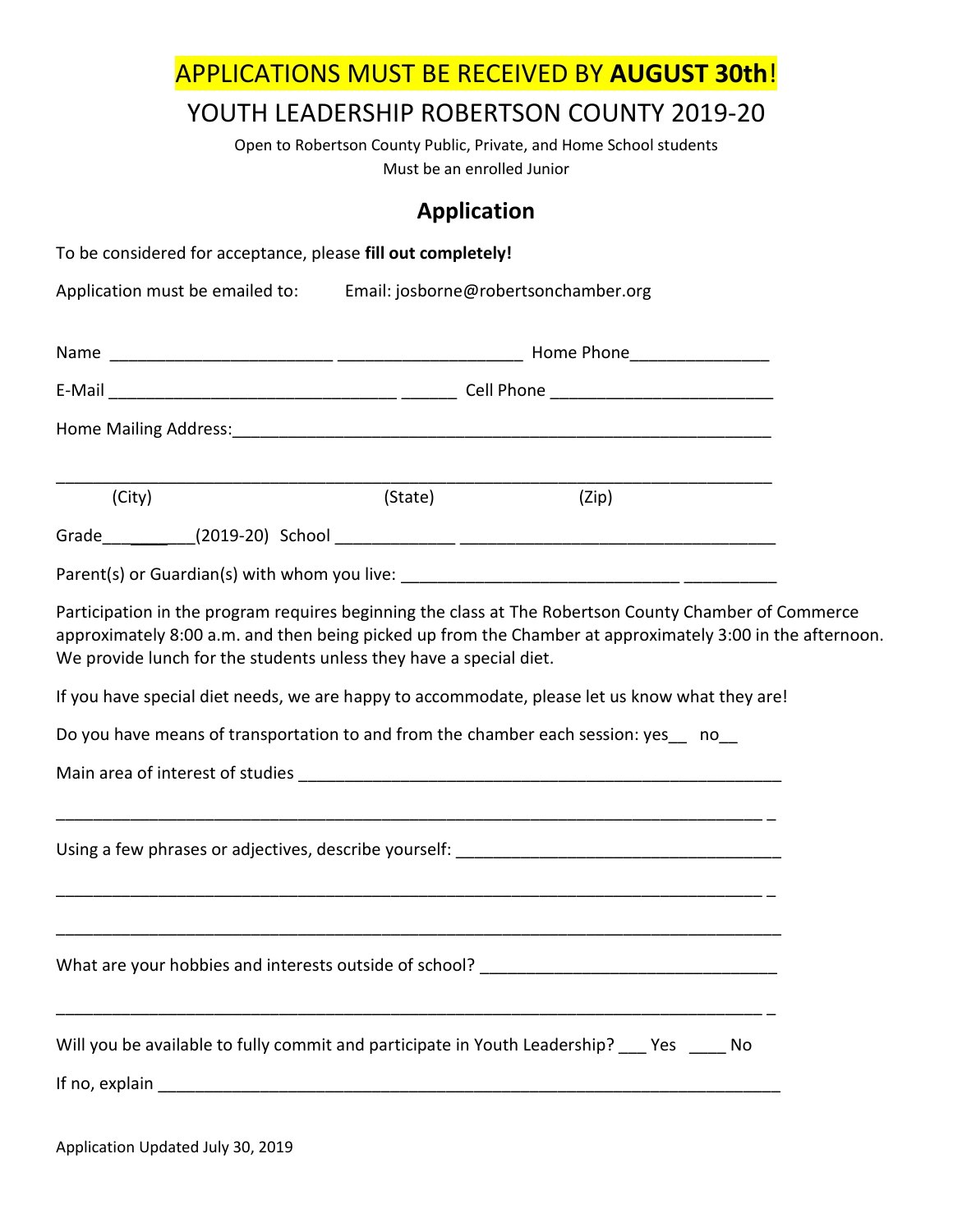List in order of importance to you (up to five) school, volunteer, religious, social, athletic, or other activities or organizations in which you have participated during the last four years:

\_\_\_\_\_\_\_\_\_\_\_\_\_\_\_\_\_\_\_\_\_\_\_\_\_\_\_\_\_\_\_\_\_\_\_\_\_\_\_\_\_\_\_\_\_\_\_\_\_\_\_\_\_\_\_\_\_\_\_\_\_\_\_\_\_\_\_\_\_\_\_\_\_\_\_\_\_\_\_\_\_\_\_\_\_

|                                                                     | Year(s) | Involvement/Responsibility (be specific)                                                                              |
|---------------------------------------------------------------------|---------|-----------------------------------------------------------------------------------------------------------------------|
|                                                                     |         |                                                                                                                       |
|                                                                     |         |                                                                                                                       |
|                                                                     |         |                                                                                                                       |
|                                                                     |         | <u> 1989 - Johann Barbara, martxa alemaniar argumento estas políticas en la contrada de la contrada de la contrad</u> |
|                                                                     |         |                                                                                                                       |
| Name two things that are concerns to the youth of Robertson County? |         |                                                                                                                       |
|                                                                     |         |                                                                                                                       |
| experience?                                                         |         | Why do you want to be a part of the Youth Leadership Program and what do you hope to gain from this                   |
|                                                                     |         |                                                                                                                       |
|                                                                     |         |                                                                                                                       |
|                                                                     |         |                                                                                                                       |
|                                                                     |         |                                                                                                                       |
|                                                                     |         | If you could change one thing about your community, what would it be, and how would you do it?                        |
|                                                                     |         |                                                                                                                       |
|                                                                     |         |                                                                                                                       |
|                                                                     |         |                                                                                                                       |
|                                                                     |         |                                                                                                                       |

school – the other may be another teacher, minister, church youth leader, etc. Do not list a parent or relative! Complete all requested information.